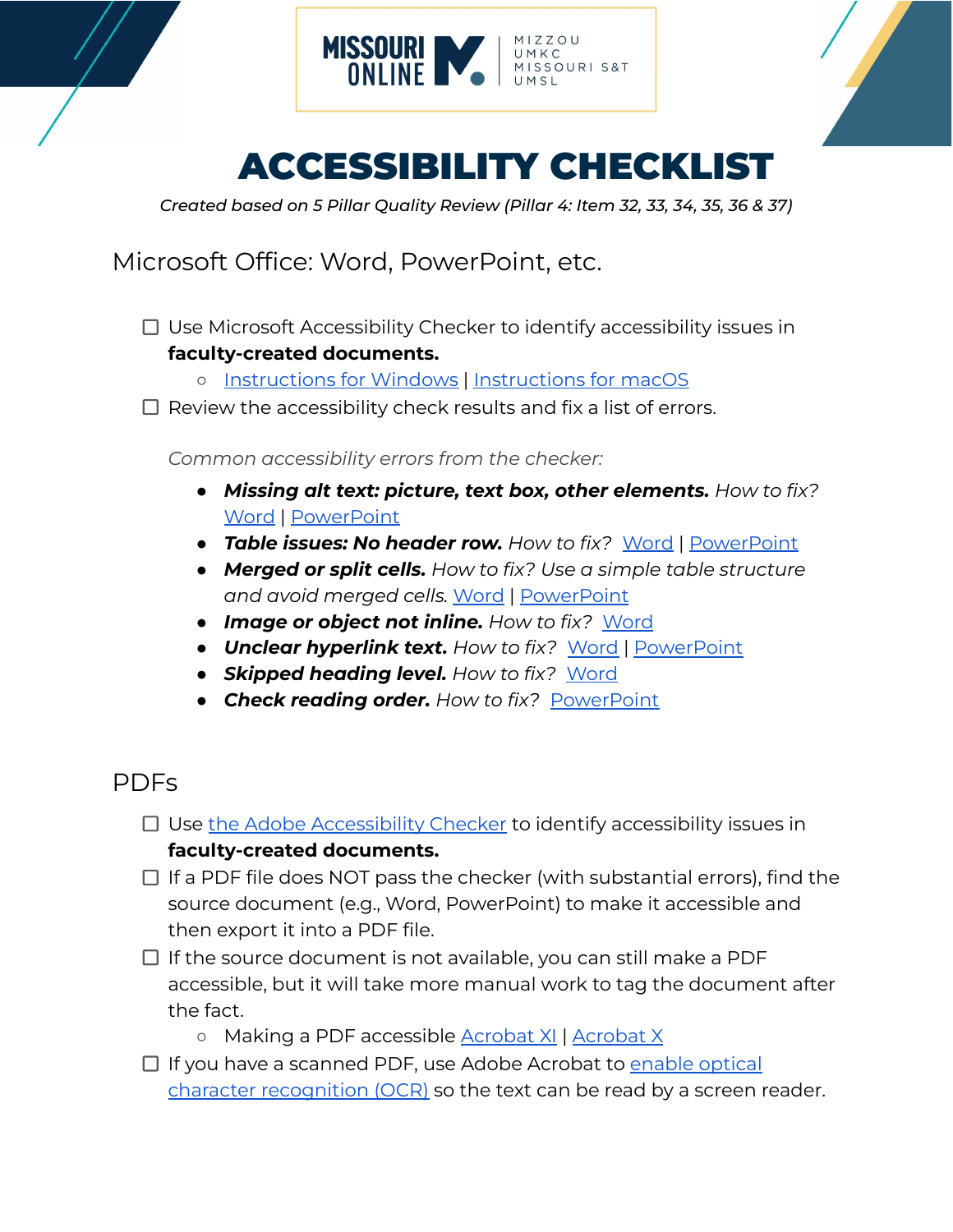## Canvas Pages

- □ Use [UDOIT](https://teachingtools.umsystem.edu/support/solutions/articles/11000112741-understanding-udoit) (The Universal Design Online Content Inspection Tool) or the [Accessibility](https://community.canvaslms.com/t5/Instructor-Guide/How-do-I-use-the-Accessibility-Checker-in-the-Rich-Content/ta-p/820) Checker in the Rich Content Editor in Canvas to check for accessibility issues**.**
	- UDOIT will check for accessibility issues in Canvas pages, including
		- Use of [headings](https://webaim.org/techniques/semanticstructure/) in page structure
		- [Alternative](https://webaim.org/techniques/alttext/) text for images
		- Table [headers](http://webaim.org/techniques/tables/data#th)
		- Color [contrast](http://webaim.org/blog/wcag-2-0-and-link-colors/)
		- [Descriptive](https://webaim.org/techniques/hypertext/) link text
		- Video [captions](https://www.washington.edu/accessibility/videos/free-captioning/)

## Multimedia in Canvas

- $\Box$  Add alt text for images to describe images to visually impaired readers (images included for aesthetics only should be marked as "decorative" in Canvas or indicated as decorative in the image properties in documents).
	- Add alt text for [images](https://community.canvaslms.com/t5/Student-Guide/How-do-I-manage-alt-text-and-display-options-for-images-embedded/ta-p/327) in Canvas pages
- $\Box$  Include captioning or transcript for videos or audios.
	- **Panopto:** Enable auto [machine](https://support.panopto.com/s/article/ASR-Generated-Captions) captions in Panopto and edit them for accuracy if necessary.
	- **VoiceThread:** Audio and video comments and slides in VoiceThread are automatically captioned. Please edit the [captions](https://voicethread.com/howto/closed-captioning/#automatic) for accuracy if [necessary.](https://voicethread.com/howto/closed-captioning/#automatic)
	- **○ Zoom:** When you record a Zoom session to the cloud, a transcript of the session will be generated. Please edit the [captions](https://support.zoom.us/hc/en-us/articles/115004794983-Using-audio-transcription-for-cloud-recordings-#h_01EHA530NBZ9QT65AZJQGC219B) for accuracy if [necessary.](https://support.zoom.us/hc/en-us/articles/115004794983-Using-audio-transcription-for-cloud-recordings-#h_01EHA530NBZ9QT65AZJQGC219B)
- $\Box$  Provide information to students about how to access University Disability Services:
	- MU [Disability](https://disabilitycenter.missouri.edu/) Center
	- S&T Student [Disability](https://dss.mst.edu/) Services
	- UMSL [Disability](http://www.umsl.edu/hcdas/das/) Access Services
	- UMKC Student [Disability](https://info.umkc.edu/disability-services/) Services